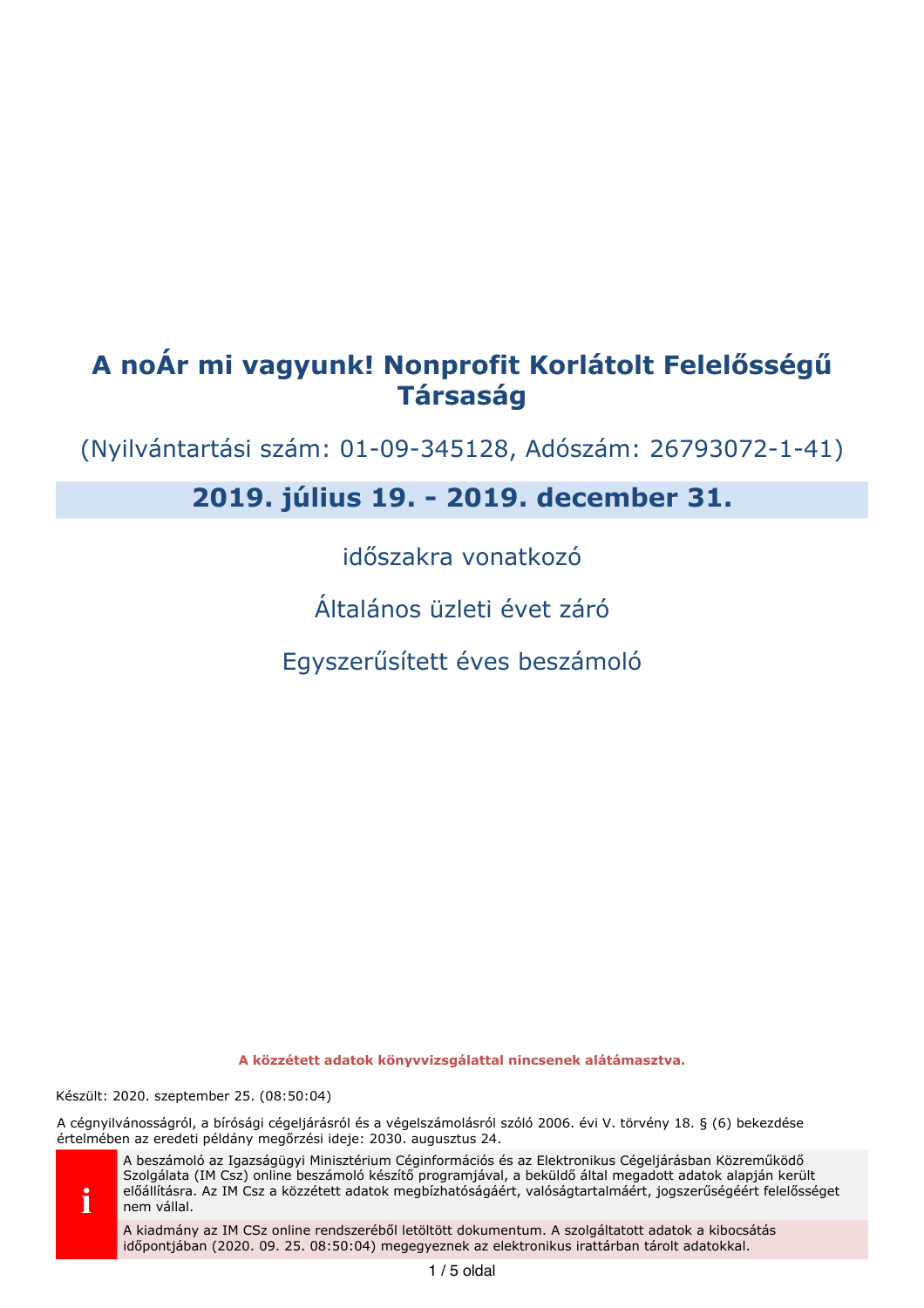# Közzétevő cég adatai:

# A noÁr mi vagyunk! Nonprofit Korlátolt Felelősségű Társaság

Nyilvántartási szám: 01-09-345128 Adószám: 26793072-1-41 Székhely: Magyarország, 1134 Budapest Dévai utca 12. Első létesítő okirat kelte: 2019. július 17.

KSH szám: 26793072-9001-572-01

### A vonatkozó időszak: 2019. július 19. - 2019. december 31.

A beadvány a számvitelről szóló 2000. évi C. törvény alapján került összeállításra.

Benyújtás oka: Általános üzleti évet záró Beszámoló típusa: Egyszerűsített éves beszámoló Könyvvezetés módja: kettős könyvvitelt vezető A cég könyvvizsgálatra kötelezett-e: Nem Előző üzleti év adatai: Az Sztv. szerinti összehasonlíthatóság biztosított. (kitöltést végző által rögzített adatok) Lezárt üzleti év(ek) módosítása: Nem

#### Beadvány részei

- mérleg (Sztv. szerinti, "A" változat; szövege: magyar)
- eredménykimutatás (Összköltség eljárással; szövege: magyar)
- kiegészítő melléklet (szövege: magyar)
- adózott eredmény felhasználására vonatkozó határozat (határozat száma: 1/2020; szövege: magyar)
- közhasznúsági melléklet (szövege: magyar)

#### Könyvelő

#### **Győrfy Anikó**

Regisztrációs száma: 159578

| Beküldő                                                                                                                                                                                                                        | Nyilvánosságra hozatallal kapcsolatos egyéb információk                                                                                                                                                     |
|--------------------------------------------------------------------------------------------------------------------------------------------------------------------------------------------------------------------------------|-------------------------------------------------------------------------------------------------------------------------------------------------------------------------------------------------------------|
| Bathó és Társai Szolgáltató és Kereskedelmi Korlátolt<br>Felelősségű Társaság<br>Nyilvánt. szám: 01-09-864244<br>Adószám: 13611277-1-41<br>Székhely: Magyarország, 1044 Budapest Szekfű Gyula utca<br>16. fszt. emelet 4. ajtó | A vállalkozó, illetve az anyavállalat székhelyén minden<br>érdekelt részére a beadvány megtekinthetősége biztosításra<br>kerül, továbbá arról minden érdekelt teljes vagy részleges<br>másolatot készíthet. |
|                                                                                                                                                                                                                                |                                                                                                                                                                                                             |

# **Bathó Edit Mária**

#### A számvitelről szóló 2000. évi C. törvényben meghatározott nagyságot jelző mutatóérték

|                                                | Tárgyévi<br>üzleti<br>évben | Tárgyévet<br>megelőző üzleti<br>évben | Tárgyévet két évvel<br>megelőző üzleti évben |
|------------------------------------------------|-----------------------------|---------------------------------------|----------------------------------------------|
| Üzleti évben átlagosan foglalkoztatottak száma |                             |                                       |                                              |

#### A közzétett adatok könyvvizsgálattal nincsenek alátámasztva.

Készült: 2020. szeptember 25. (08:50:04)

A cégnyilvánosságról, a bírósági cégeljárásról és a végelszámolásról szóló 2006. évi V. törvény 18. § (6) bekezdése értelmében az eredeti példány megőrzési ideje: 2030. augusztus 24.



A beszámoló az Igazságügyi Minisztérium Céginformációs és az Elektronikus Cégeljárásban Közreműködő Szolgálata (IM Csz) online beszámoló készítő programjával, a beküldő által megadott adatok alapján került előállításra. Az IM Csz a közzétett adatok megbízhatóságáért, valóságtartalmáért, jogszerűségéért felelősséget nem vállal.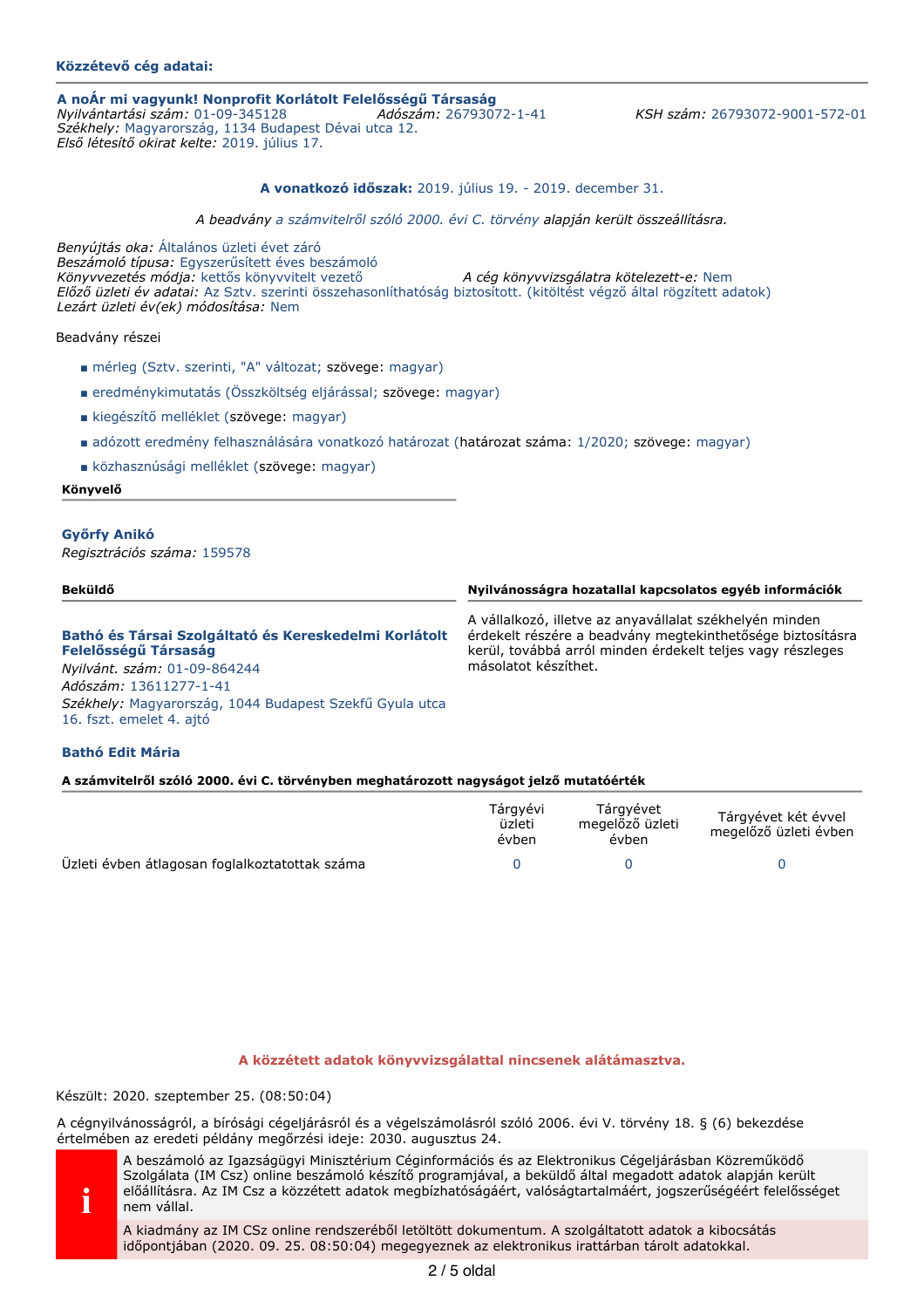Elfogadás időpontja: 2020. augusztus 24.

A beszámoló a vonatkozó jogszabályi rendelkezéseknek megfelelően került összeállításra, továbbá az a gazdálkodó vagyonáról, annak összetételéről (eszközeiről és forrásairól), valamint pénzügyi és jövedelmi helyzetéről, illetve tevékenysége eredményéről megbízható és valós összképet ad.

**Molnár Áron** 

A közzétett adatok könyvvizsgálattal nincsenek alátámasztva.

Készült: 2020. szeptember 25. (08:50:04)

A cégnyilvánosságról, a bírósági cégeljárásról és a végelszámolásról szóló 2006. évi V. törvény 18. § (6) bekezdése értelmében az eredeti példány megőrzési ideje: 2030. augusztus 24.



A beszámoló az Igazságügyi Minisztérium Céginformációs és az Elektronikus Cégeljárásban Közreműködő Szolgálata (IM Csz) online beszámoló készítő programjával, a beküldő által megadott adatok alapján került előállításra. Az IM Csz a közzétett adatok megbízhatóságáért, valóságtartalmáért, jogszerűségéért felelősséget nem vállal.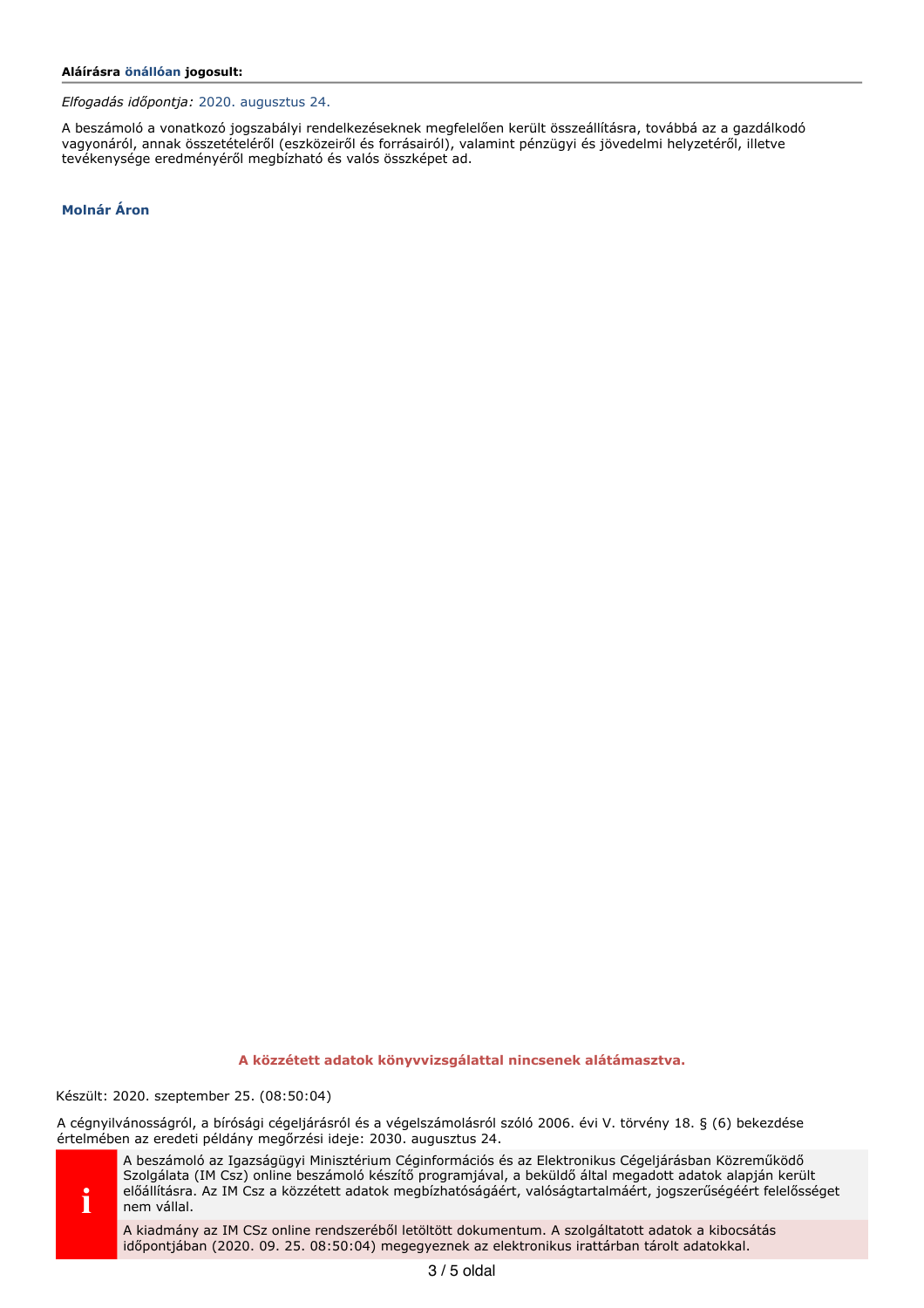# 2019. július 19. - 2019. december 31. időszakra vonatkozó Általános üzleti évet záró Egyszerűsített éves beszámoló MÉRLEGE, Sztv. szerinti "A" változattal

| <b>Sorszám</b> | <b>Tételsor elnevezése</b>                | Előző üzleti év adatai<br>$\ast$ | Lezárt üzleti év(ek)re<br>vonatkozó<br>módosítások ** | Tárgyévi adatok  |  |  |
|----------------|-------------------------------------------|----------------------------------|-------------------------------------------------------|------------------|--|--|
| 001.           | Eszközök (aktívák)                        |                                  |                                                       |                  |  |  |
| 002.           | A. Befektetett eszközök                   | 0                                |                                                       | 0                |  |  |
| 003.           | I. Immateriális javak                     | 0                                |                                                       | 0                |  |  |
| 004.           | II. Tárgyi eszközök                       | $\mathbf 0$                      |                                                       | 0                |  |  |
| 005.           | III. Befektetett pénzügyi eszközök        | 0                                |                                                       | $\Omega$         |  |  |
| 006.           | B. Forgóeszközök                          | 0                                |                                                       | 6701             |  |  |
| 007.           | I. Készletek                              | $\mathbf 0$                      |                                                       | 0                |  |  |
| 008.           | II. Követelések                           | $\Omega$                         |                                                       | 3 000            |  |  |
| 009.           | III. Értékpapírok                         | 0                                |                                                       | O                |  |  |
| 010.           | IV. Pénzeszközök                          | $\mathbf 0$                      |                                                       | 3 701            |  |  |
| 011.           | C. Aktív időbeli elhatárolások            | 0                                |                                                       | 0                |  |  |
| 012.           | Eszközök (aktívák) összesen               | 0                                |                                                       | 6 701            |  |  |
| 013.           | Források (passzívák)                      |                                  |                                                       |                  |  |  |
| 014.           | D. Saját tőke                             | 0                                |                                                       | 4 0 7 0          |  |  |
| 015.           | I. Jegyzett tőke                          | $\Omega$                         |                                                       | 3 0 0 0          |  |  |
| 016.           | II. Jegyzett, de még be nem fizetett tőke | 0                                |                                                       | 0                |  |  |
| 017.           | III. Tőketartalék                         | $\mathbf 0$                      |                                                       | 0                |  |  |
| 018.           | IV. Eredménytartalék                      | $\mathbf 0$                      |                                                       | 0                |  |  |
| 019.           | V. Lekötött tartalék                      | $\mathbf 0$                      |                                                       | 0                |  |  |
| 020.           | VI. Értékelési tartalék                   | 0                                |                                                       | $\Omega$         |  |  |
| 021.           | VII. Adózott eredmény                     | $\mathbf 0$                      |                                                       | 1 0 7 0          |  |  |
| 022.           | E. Céltartalékok                          | $\Omega$                         |                                                       |                  |  |  |
| 023.           | F. Kötelezettségek                        | 0                                |                                                       | $\overline{508}$ |  |  |
| 024.           | I. Hátrasorolt kötelezettségek            | 0                                |                                                       | 0                |  |  |
| 025.           | II. Hosszú lejáratú kötelezettségek       | 0                                |                                                       | $\Omega$         |  |  |
| 026.           | III. Rövid lejáratú kötelezettségek       | 0                                |                                                       | 508              |  |  |
| 027.           | G. Passzív időbeli elhatárolások          | 0                                |                                                       | 2123             |  |  |
| 028.           | Források (passzívák) összesen             | 0                                |                                                       | 6701             |  |  |

 $^*$  Előző üzleti év adatai: Az Sztv. szerinti összehasonlíthatóság biztosított. (kitöltést végző által rögzített adatok) \*\* Lezárt üzleti év(ek) módosítása: Nem

A közzétett adatok könyvvizsgálattal nincsenek alátámasztva.

Készült: 2020. szeptember 25. (08:50:04)

A cégnyilvánosságról, a bírósági cégeljárásról és a végelszámolásról szóló 2006. évi V. törvény 18. § (6) bekezdése értelmében az eredeti példány megőrzési ideje: 2030. augusztus 24.



A beszámoló az Igazságügyi Minisztérium Céginformációs és az Elektronikus Cégeljárásban Közreműködő Szolgálata (IM Csz) online beszámoló készítő programjával, a beküldő által megadott adatok alapján került előállításra. Az IM Csz a közzétett adatok megbízhatóságáért, valóságtartalmáért, jogszerűségéért felelősséget nem vállal.